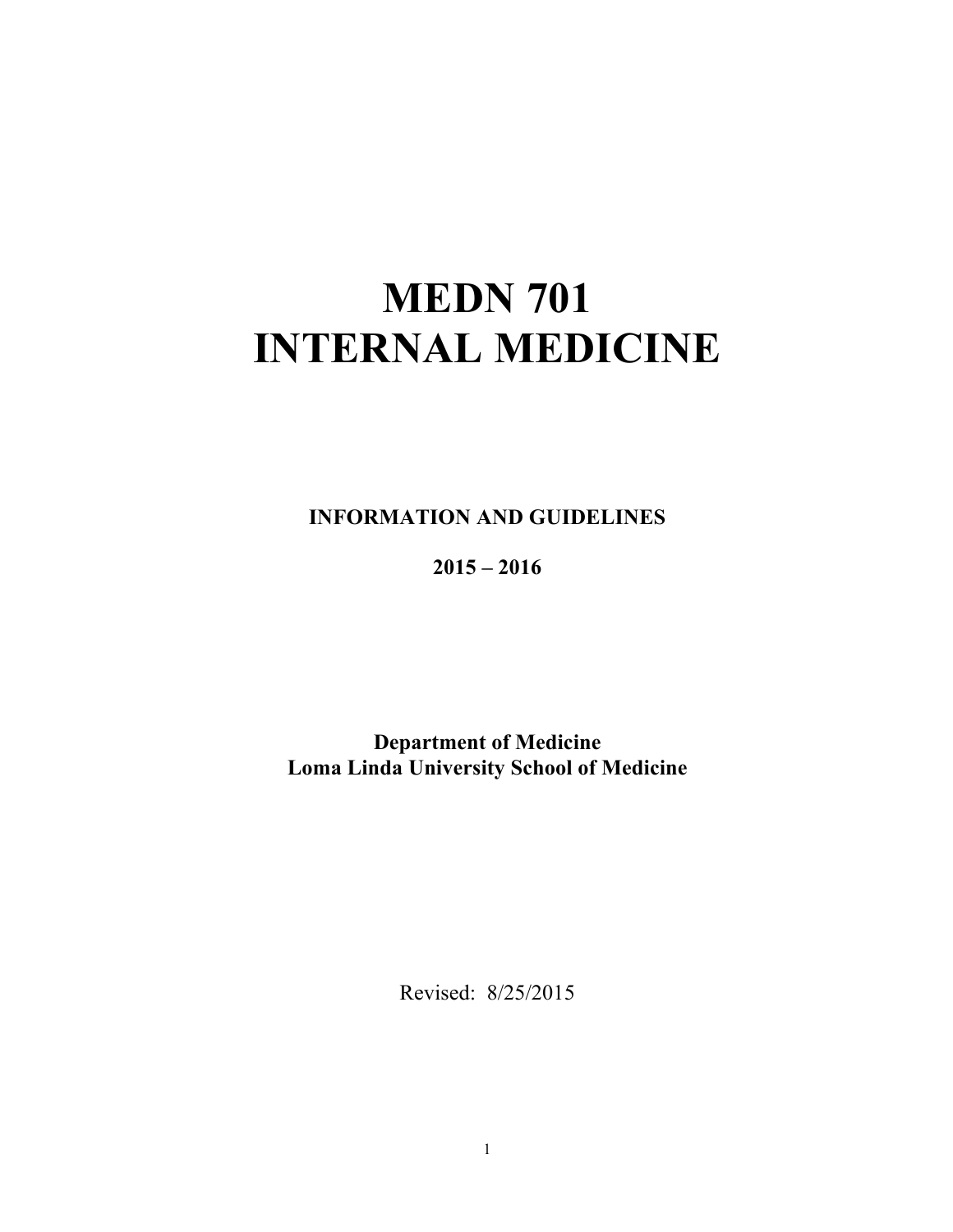Below are the broad goals of the junior year Medicine clerkship. These represent the specific areas of focus for evaluation of medical students by the faculty of the Department of Medicine. You are expected to know these goals and objectives.

| MEDICINE CLERKSHIP GOALS/OBJECTIVES                       | PRIMARY MEANS OF EVALUATION                               |  |  |
|-----------------------------------------------------------|-----------------------------------------------------------|--|--|
| 1. Students will demonstrate proficiency in               | Attending evaluations<br>a.                               |  |  |
| performing comprehensive admission histories and          | $b$ .<br><b>Resident evaluations</b>                      |  |  |
| physicals and daily ward and clinic-focused histories     | End of rotation Standardized Patient exam<br>c.           |  |  |
| and physicals.                                            | H&P/Progress notes (reviewed with C.D.)<br>d.             |  |  |
| 2. Students will demonstrate proficiency in the           | Attending evaluations<br>a.                               |  |  |
| written and oral presentation of patient cases (logical,  | Resident evaluations<br>$\mathbf{b}$ .                    |  |  |
| clear, and organized).                                    | End of rotation Standardized Patient exam<br>c.           |  |  |
|                                                           | H&P/Progress notes (reviewed with C.D.)<br>d.             |  |  |
| 3. Students will demonstrate capabilities in              | Attending evaluations<br>a.                               |  |  |
| communicating and relating to patients, patient's         | Resident evaluations<br>$\mathbf{b}$ .                    |  |  |
| families, colleagues (fellow students, residents, and     | Mid Rotation Evaluation with C.D or<br>$\mathbf{c}$ .     |  |  |
| attendings), and ancillary staff (nurses, clerical staff, | Associate Clerkship Director                              |  |  |
| etc) to effectively work as a healthcare team.            | End of rotation Standardized Patient exam<br>d.           |  |  |
| 4. Students will demonstrate proficiency in knowing       | Attending evaluations<br>a.                               |  |  |
| the indications for diagnostic tests ordered and in test  | Resident evaluations<br>b.                                |  |  |
| interpretation (blood /body fluid tests, radiological     | Clerkship In House Quizzes<br>c.                          |  |  |
| tests, and others i.e. EKG, PFTs, etc)                    | EBM clinical question exercises<br>d.                     |  |  |
|                                                           | End of rotation Subject Exam<br>e.                        |  |  |
| 5. Students will recall knowledge acquired from basic     | End of rotation Subject Exam<br>a.                        |  |  |
| science and add to their understanding of each disease    | In House Quizzes<br>b.                                    |  |  |
| process with new focus on diagnosis and                   | <b>Attending Evaluations</b><br>c.                        |  |  |
| treatment. This acquisition of knowledge will assist      | <b>Resident Evaluations</b><br>$d_{\cdot}$                |  |  |
| student in passing USMLE Step II while providing          | Mid Clerkship Clinical Reasoning Quiz<br>e.               |  |  |
| supervised competent patient care.                        | f.<br>End of Rotation Standardized Patient Exam           |  |  |
| 6. Students will begin to demonstrate proficiency in      | Attending evaluations<br>g.                               |  |  |
| diagnostic decision-making including formulating a        | Resident evaluations<br>h.                                |  |  |
| differential diagnosis, understanding the mechanisms      | $\mathbf{i}$ .<br>H&P/Progress notes (reviewed with C.D.) |  |  |
| of disease or pathophysiology involved and in the         | j.<br>EBM clinical question exercises                     |  |  |
| development of prioritized problem lists.                 | Mid Rotation Clinical Reasoning Quiz with<br>k.           |  |  |
|                                                           | C.D. or Associate Clerkship Director                      |  |  |
|                                                           | End of rotation Subject Exam<br>1.                        |  |  |
| 7. Students will begin to demonstrate proficiency in      | Attending evaluations<br>a.                               |  |  |
| therapeutic decision-making in the areas of risks,        | <b>Resident evaluations</b><br>$\mathbf{b}$ .             |  |  |
| benefits, and costs of treatment options.                 | H&P/Progress notes (reviewed with C.D.)<br>c.             |  |  |
|                                                           | d.<br>EBM clinical question exercises                     |  |  |
|                                                           | Clerkship In house Quizzes<br>e.                          |  |  |
|                                                           | f.<br>Mid Rotation Clinical Reasoning Quiz                |  |  |
|                                                           | End of rotation Subject Exam<br>g.                        |  |  |
| 8. Students will learn to evaluate bias in themselves     | a. Reflection paper                                       |  |  |
| and appreciate how diversity in patient's beliefs and     | b. Attending and Resident Evaluations                     |  |  |
| culture affect their health care and outcomes.            | c. End of rotation Standardized Patient exam              |  |  |
|                                                           | d. EBM clinical question exercises                        |  |  |
|                                                           | e. Mid rotation Check In with Associate Clerkship         |  |  |
|                                                           | Director                                                  |  |  |
| 9. Students will learn how to analyze and apply           | a. EBM clinical question exercise                         |  |  |
| current medical research to patient care.                 | b. Journal Club                                           |  |  |
|                                                           | c. Attending and Resident Evaluations                     |  |  |
|                                                           | d. End of rotation Subject Exam                           |  |  |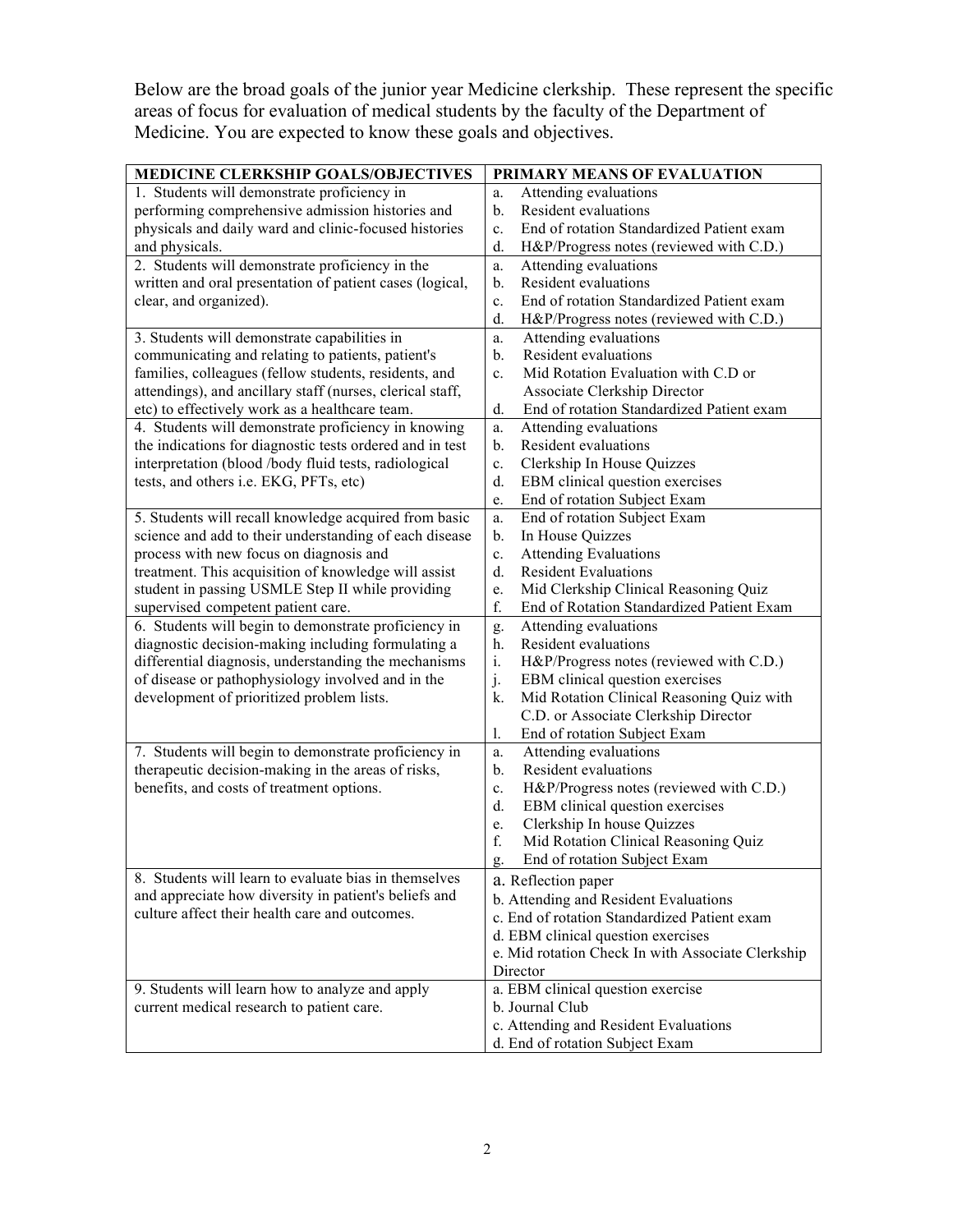## **Basic Professional Expectations**

Special emphasis is placed on the development of **professional attributes** and behaviors essential to the effective practice of medicine. The student is expected to:

- Demonstrate commitment to values through behaviors, such as, honesty, integrity, compassion and teamwork
- Demonstrate excellence and scholarship through preparedness for educational activities and contributions in small groups;
- Assume responsibility to determine what needs to be done to provide high quality patient care on a daily basis. (This includes but is not limited to being prepared for rounds having pre-rounded adequately, complete progress notes in a timely manner etc.)
- Demonstrate accountability and responsibility by working within limitations and appropriately seeking assistance when needed. (this includes but is not limited to being supervised for every procedure or sensitive exam (rectal/scrotal/pelvic/breast) by a qualified resident or attending)
- Respond well to feedback and demonstrate efforts toward self-improvement.
- Interact with patients in a manner that is compassionate, respectful, and engenders trust. Demonstrate by demeanor and behaviors that patient interests come first.
- Protection of patient information is a vital facet of being a medical professional. Failure in this regard will be considered a lapse in professionalism. (this includes but is not limited to leaving team lists or progress notes with patient identity in workrooms, on printers, in parking lot, identifying patients in any way on social media etc.).
- Attendance at the Wednesday didactic sessions and arranged student conferences are mandatory. This includes but is not limited to all: morning reports, noon conferences, teaching sessions and journal clubs. **Students are encouraged to bring their iPad or laptop to every Wednesday didactic session.** These will be used to complete required surveys, if this is a problem, please talk to the Clerkship Director or Coordinator.
- Students are expected to check their university email accounts on a daily basis during their rotation. Students are expected to read all correspondence from the clerkship office and respond within an appropriate time frame (less than 24 hours).
- Students are expected to carry pagers while on service and be available by them until 5 pm each working day.
- All assignments need to be completed and turned in by the due date.
- In case of absence or tardiness (even if you are at a required Dean's office function/meeting) please report to the clerkship office and your clinical team members.
- Signing in to a conference when you did not attend or not showing up to an assigned clinic are serious professionalism concerns that may warrant more serious discipline.
- **Two (2) professionalism lapses may result in dropping one distinction level per the discretion of the Clerkship Evaluation Committee. Three (3) lapses may result in a failure of the clerkship and may require repeating the entire course. Any professionalism lapse may be discussed in the Clerkship Evaluation Committee.**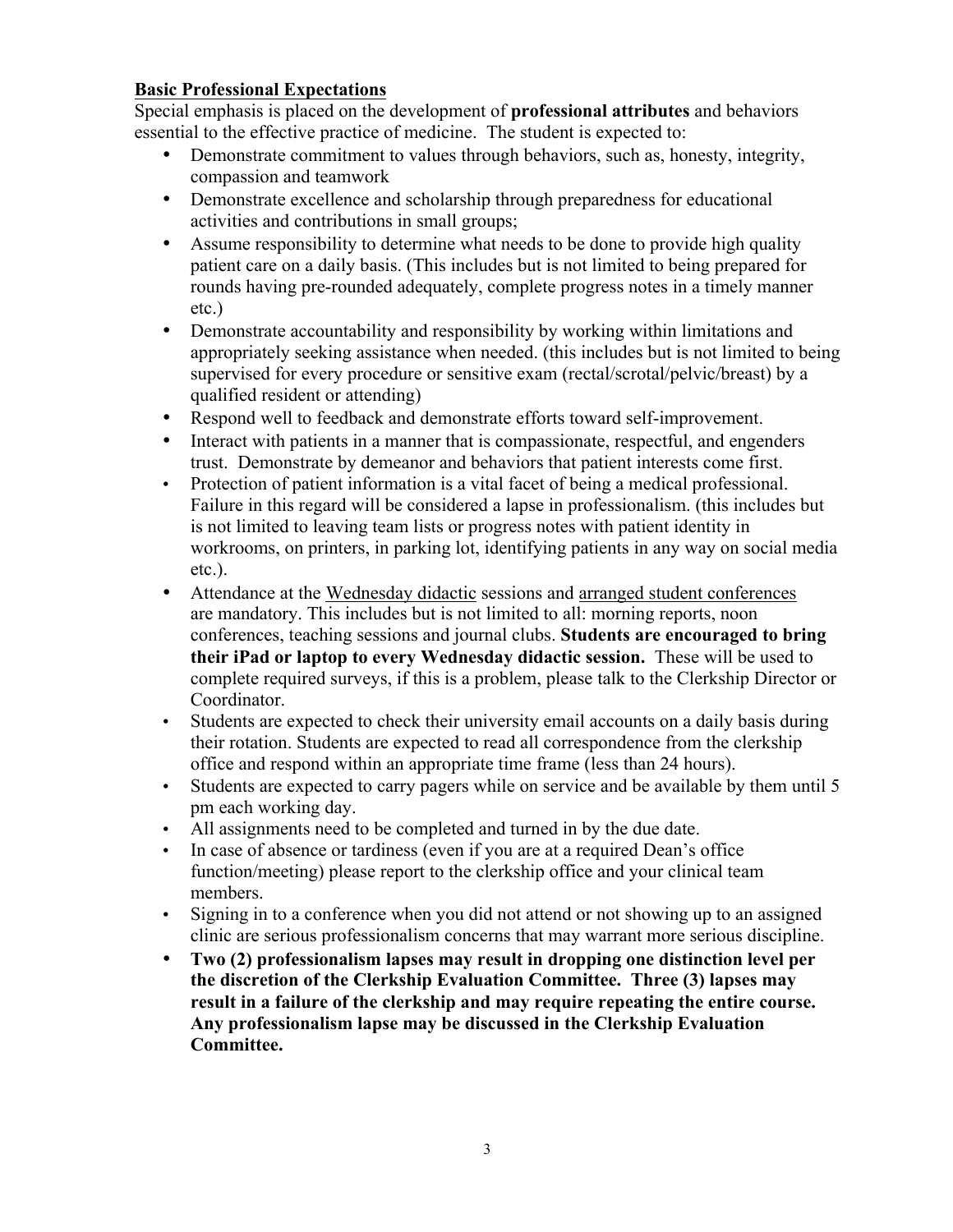# **Guidelines for Duty Hours, Call Days, and Patient Loads**

## **Duty Hours/On Call**

On "Inpatient rotations" students will begin the day by seeing patients (pre-rounds) and preparing for morning work rounds. Scheduled conferences occur during the day as per the individual sites. The specific duties and responsibilities may differ slightly at each location. Students should be on-site until patient care responsibilities are completed. Students need to check out their patients to their residents prior to leaving for the day.

Students on call **do not** work overnight. There must be an 8-hour interval between leaving the hospital and returning the next day. At the latest students must leave the hospital **by 10:00pm.** The attending physician and senior resident will assist students in working out the details of call responsibilities. Typically, students will take call on an every fourth or fifth day schedule while on the inpatient rotations. It is emphasized that Wednesday didactic sessions are required attendance. Students on call return to their hospital site after the conclusion of the afternoon didactic sessions. For student safety, it may be desirable to sleep overnight in student sleep quarters. The beeper needs to be turned off if that occurs.

## **Number of patients to follow**

If the student is following greater than five (5) patients, he/she should discuss with the senior resident or ward attending about releasing care of some of those patients. The rule is that a student should follow a maximum of five (5) patients. If he/she has an ICU patient, the limit is four (4) patients to carry. While on call, junior students will usually work up two (2) and rarely three (3) new patients.

On "Outpatient rotations" students are expected to see 2-4 patients per ½ day sessions. This means the student interviews and evaluates the patient independently and presents the case to the attending for conclusion of the visit and completes an accurate progress note.

The expectation would be specialty experiences where the student is scheduled primarily to understand what happens on that specific field. This will depend on the site where the student is scheduled.

## **Supervision Policy- Procedures**

- Medical students on duty for patient care activities must be supervised by qualified faculty and/or resident physicians at all times. **All procedures must be either directly supervised (i.e. the supervisor is physically present with the student and patient) or indirectly supervised (i.e. with the supervisor physically within the hospital or site of patient care and is immediately available to provide direct supervision)**
- Students on duty must have rapid and reliable systems for communicating with their supervising faculty and resident physicians.
- The degree of supervision shall vary according to the clinical task and status of each patient, and be commensurate with each student's level of training, education and clinical experience.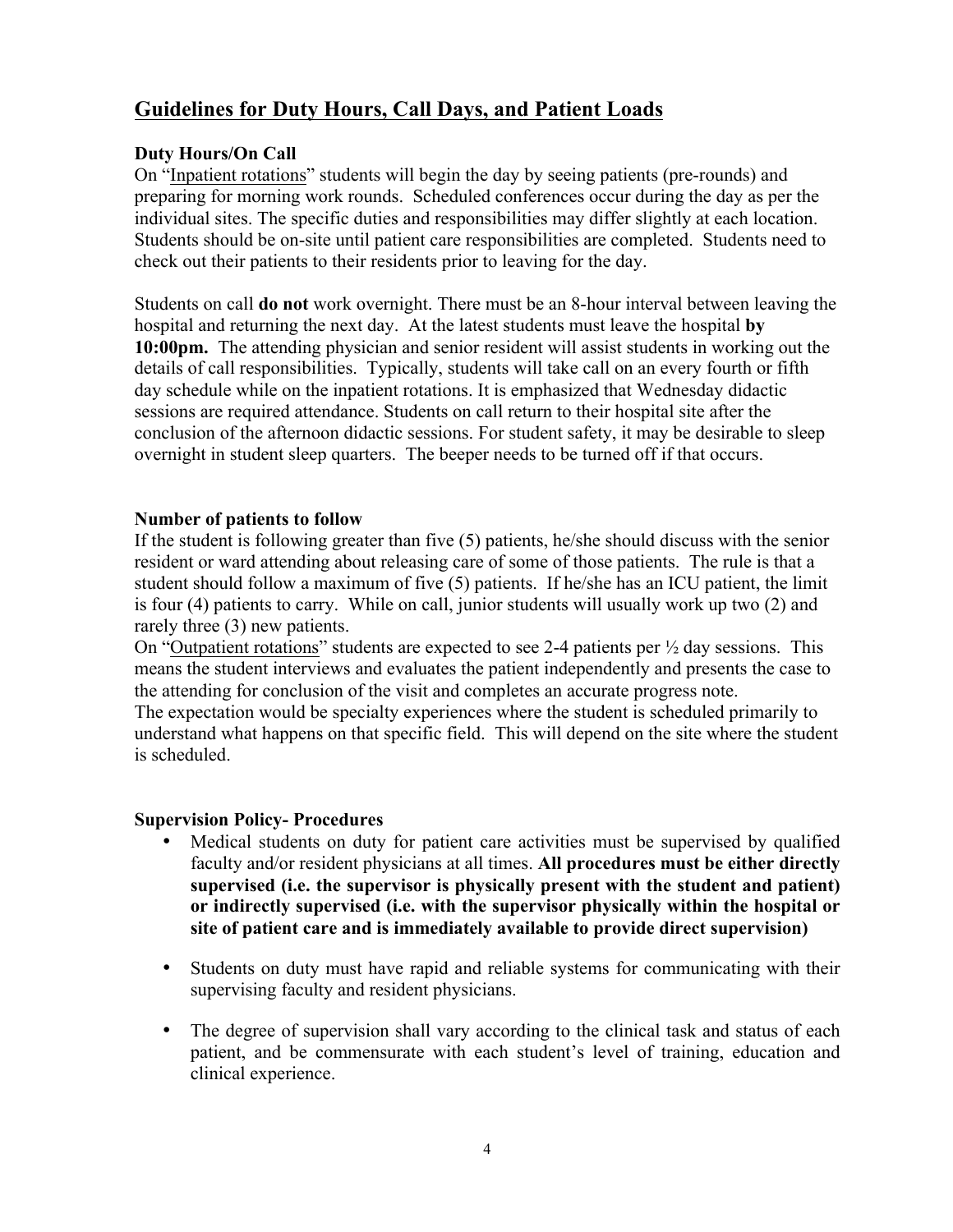- Supervision should foster progressive responsibility and provide opportunities for students to demonstrate increasing independence when appropriate.
- A supervising physician may delegate some medical student teaching and supervising responsibilities to non-physician care providers after ensuring the non-physician providers are appropriately credentialed and working within the scope of their practice. (example: venipuncture, NG tube placement supervised by RN)
- Physician supervisors should provide students with proximate and constructive feedback related to problem areas that are encountered during direct patient care experiences.
- For the procedures listed below all Medium and High Risk procedures done by a medical student at any level require direct supervision (supervisor with the student the entire time procedure is done). Some low risk procedures require indirect supervision with the supervising physician physically within the hospital or site of patient care and is immediately available to provide direct supervision.
- Students will be required to list all procedures on their required diagnoses log indicating the date, hospital site and clinician who supervised with their level of training (nurse, resident, attending).

| <b>Low Risk</b>                | <b>Medium Risk</b>             | <b>High Risk</b>               |
|--------------------------------|--------------------------------|--------------------------------|
| Venipuncture                   | <b>NG</b> tube placement       | <b>Central venous catheter</b> |
| supervised by a competent      | supervised by a competent      | insertion                      |
| nurse, resident or attending.  | nurse, resident or attending   | supervised by competent        |
|                                |                                | senior resident or attending   |
| <b>Peripheral IV line</b>      | <b>Arterial blood sampling</b> | <b>Arterial line placement</b> |
| <b>Placement</b>               | supervised by competent        | supervised by competent        |
| supervised by a competent      | respiratory therapist,         | senior resident or attending   |
| nurse, resident or attending.  | resident or attending          |                                |
| <b>Drawing Blood Cultures</b>  | Lumbar puncture                | <b>Endotracheal Intubation</b> |
| supervised by a competent      | supervised by competent        | supervised by attending        |
| nurse, resident or attending.  | senior resident or attending   | physician                      |
| <b>Intramuscular Injection</b> | <b>Paracentesis</b>            |                                |
| supervised by a competent      | supervised by competent        |                                |
| nurse, resident or attending.  | senior resident or attending   |                                |
| <b>Intradermal Injection</b>   | <b>Thoracentesis</b>           |                                |
| supervised by a competent      | supervised by competent        |                                |
| nurse, resident or attending.  | senior resident or attending   |                                |
|                                |                                |                                |
|                                |                                |                                |
| <b>Wound Dressing</b>          | <b>Male or Female Bladder</b>  |                                |

## **Procedures Supervised while rotating on Internal Medicine (Junior Clerkship, Sub-Internship and ICU/CCU)**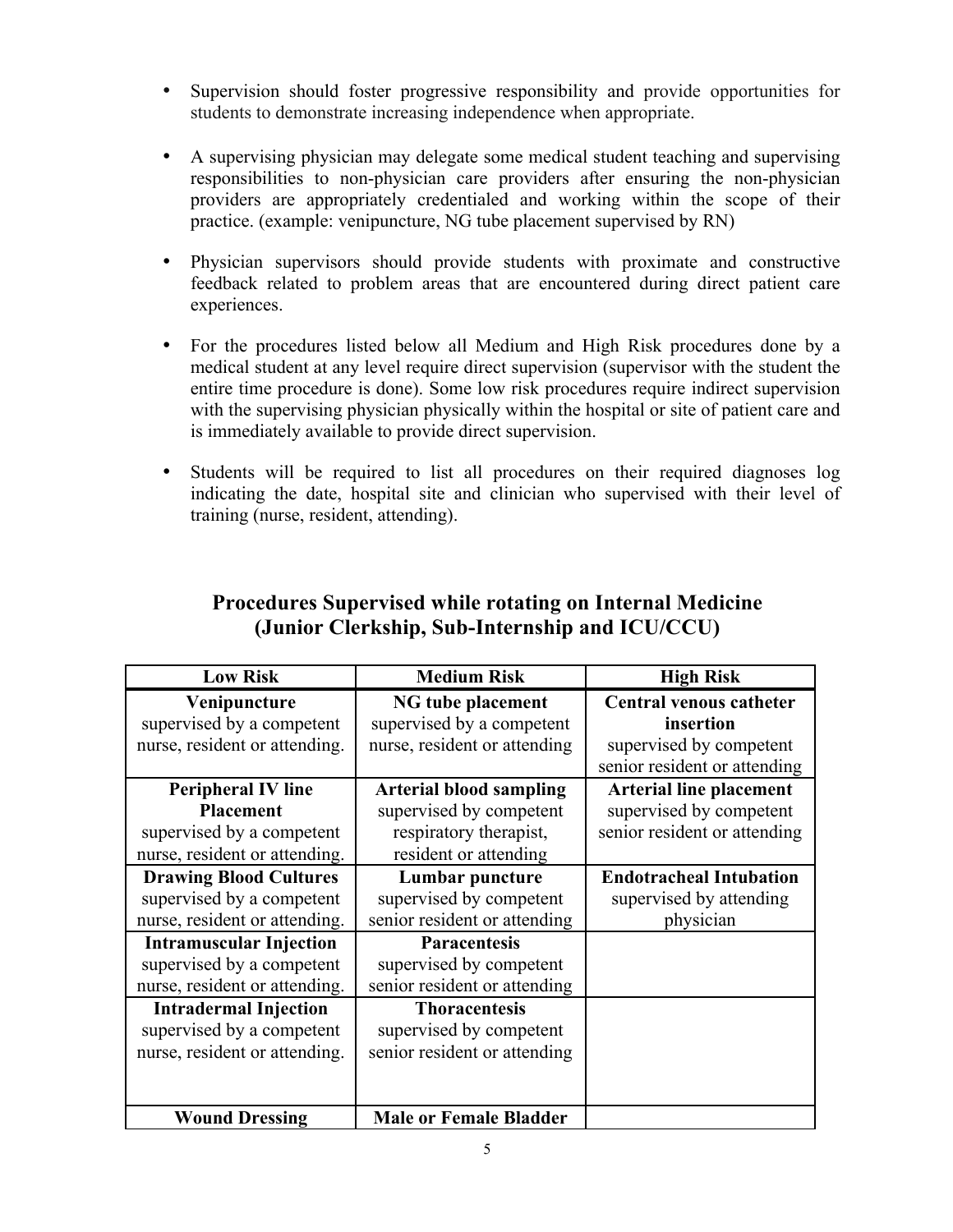| supervised by a competent    | <b>Catheterization</b>         |  |
|------------------------------|--------------------------------|--|
| nurse, resident or attending | supervised by a competent      |  |
|                              | nurse, resident or attending   |  |
|                              | <b>Joint Injection</b>         |  |
|                              | supervised by a resident or    |  |
|                              | attending                      |  |
|                              | <b>Trigger Point Injection</b> |  |
|                              | supervised by a resident or    |  |
|                              | attending                      |  |
|                              | <b>Skin Biopsy</b>             |  |
|                              | supervised by a resident or    |  |
|                              | attending                      |  |

#### **Student Mistreatment Policy**

If a student feels like they are being mistreated during their clerkship by any member of the healthcare team or educational instructor they are encouraged to discuss with the clerkship director, clerkship coordinator and/or the Deans office as they feel comfortable. They should refer to the School of Medicine policy on mistreatment.

#### **Days Off**

On ward rotations students schedule three (3) days off during that 3-week block. If traveling to and from Kettering Medical Center, travel days are counted against your three days off. There are no scheduled off days during the ambulatory rotation other than weekends and holidays observed by the hospital you are rotating at. Additional days off require authorization approval by the Dean's office and the clerkship director. Faculty and housestaff should accommodate students wishing to attend religious services on Saturday or Sunday morning. Holidays on an inpatient rotation are treated as weekend days and do not mean an additional day off for the student.

#### **Switch Day**

If the switch day occurs on a holiday, check with the hospital you are going to and see if they are off. If you are on inpatient on a switch day that is a holiday, you are expected to still be at work unless otherwise told by the clerkship office (not the resident on your team). Except for the first day of the entire clerkship please be prepared to see patients on your first day of wards. You should get sign out from the students previously on the team and see their patients prior to rounds the first day. If you cannot reach the previous student, please page the intern to ask them which patients you should see for the FIRST day of the rotation.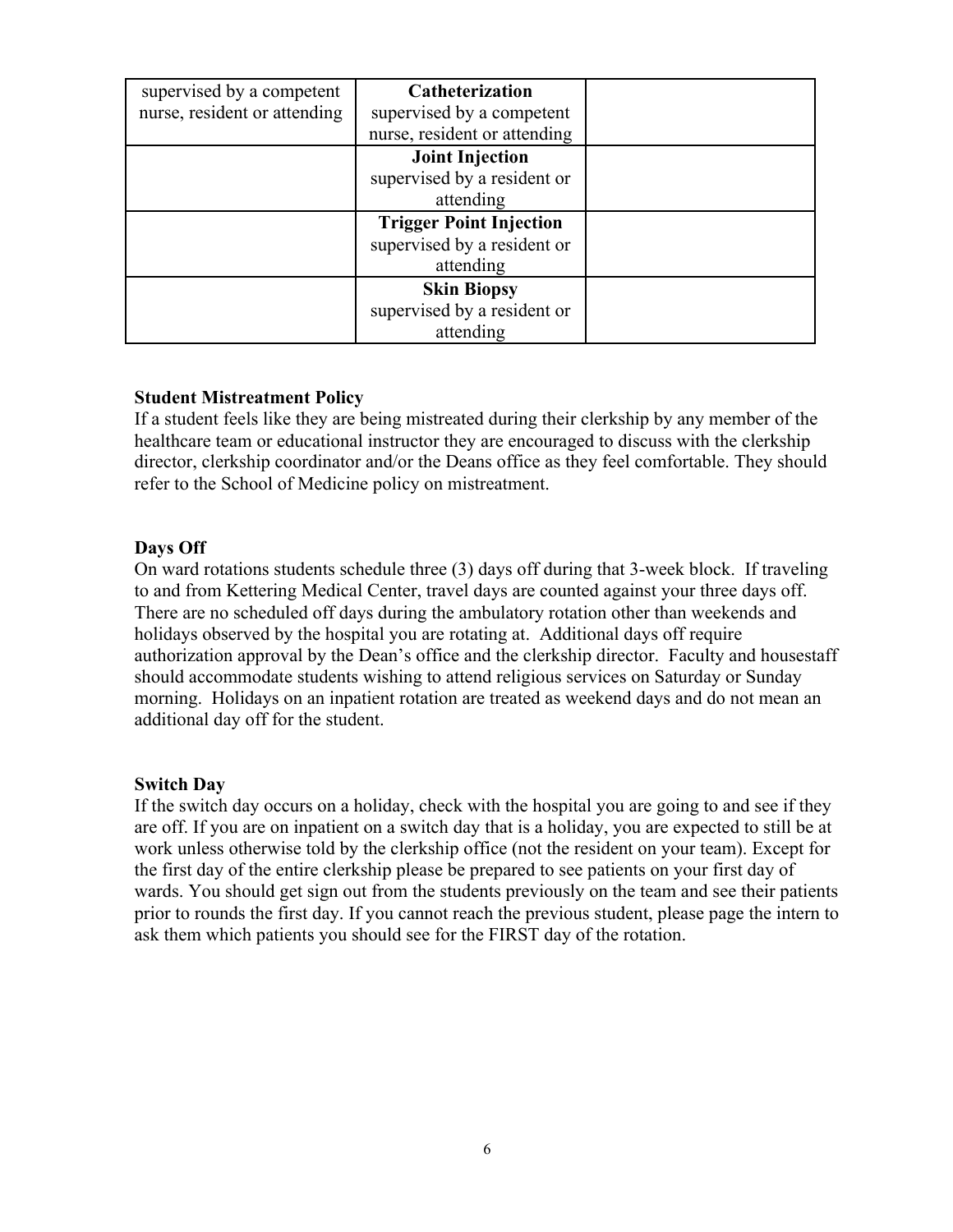#### **Illness and Absence**

It is **your responsibility** to notify the senior resident or attending physician of illness or other emergencies, which prevent you from coming into the hospital or clinic. In addition you must notify the Rosa Marmolejo, Clerkship Coordinator at 558-8425 or leave a message on her voice mail. Failure to give appropriate notifications of absences can result in repeating time on the rotation or even failing the clerkship. If accrued days off during the 10-week course exceed 1 week, mandatory make-up of one rotation is required regardless of the cause. Absence days exceeding 3 weeks require repeating the rotation in its entirety. Absent days less than 1 week will be made up day for day. Absences due to illness requires a note from Student Health or primary physician. Any absence not related to illness must be cleared through the Dean's office.

### **Evaluation of Student**

- See attached Mid Rotation and Final Clerkship Evaluation forms to be filled out by the attending physician that determines the student's clinical grade.
- Mid rotation feedback should be given at the mid point of each 3-week rotation by the attending physician. This should be done in person with the student and documented on their Mid rotation evaluation.
- The student has a Mid-Clerkship Check in with the Clerkship Director or Associate Clerkship Director at the site they are rotating at week 5 of their 10 week block which reviews their note writing, clinical evaluations, quiz scores and clinical reasoning.

| <b>CLINICAL</b><br><b>PERFORMANCE</b><br>(Evals and OSCE)<br>160 total possible | <b>SUBECT EXAM</b>          | <b>CLERKSHIP</b><br><b>QUIZZES</b> | <b>DESCRIPTION OF</b><br><b>PERFORMANCE</b> |
|---------------------------------------------------------------------------------|-----------------------------|------------------------------------|---------------------------------------------|
| pts (40 pts each)                                                               |                             |                                    |                                             |
| $>150(4 \text{ pts})$                                                           | > 85<br>$(4 \text{ pts})$   | $>90\%$ (4 pts)                    | <b>EXCEPTIONAL</b>                          |
| $>140(3 \text{ pts})$                                                           | $77 - 84$ (3 pts)           | $>80\%$ (3 pts)                    | <b>EXCEEDS</b>                              |
|                                                                                 |                             |                                    | <b>EXPECTATIONS</b>                         |
| $>120(2 \text{ pts})$                                                           | $68 - 76$ (2 pts)           | $>65\%$ (2 pts)                    | <b>MEETS</b>                                |
|                                                                                 |                             |                                    | <b>EXPECTATIONS</b>                         |
| $>112$ (1 pts)                                                                  | 59 - 67 $(1 \text{ pt})$    | $\geq 50\%$ (1 pt)                 | <b>BELOW</b>                                |
|                                                                                 |                             |                                    | <b>EXPECTATIONS</b>                         |
| $112$ (0pts)                                                                    | $<$ 58<br>$(0 \text{ pts})$ | $\leq 50\%$ (0 pts)                | <b>UNSATISFACTORY</b>                       |

# **DETERMINATION OF THE CLERKSHIP GRADE**